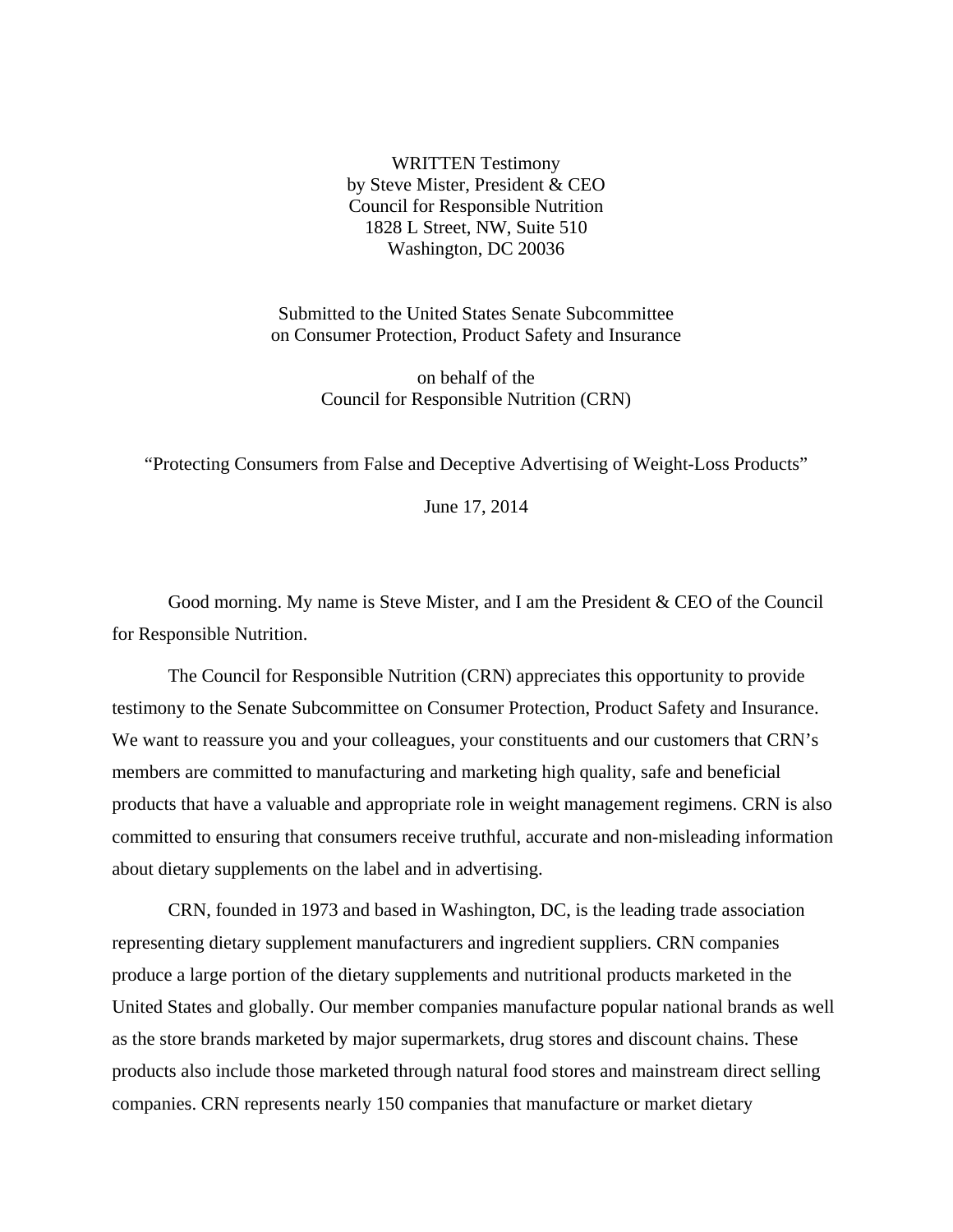supplements, functional foods and their nutritional ingredients, or supply products and services to those suppliers and manufacturers. Our member companies comply with a host of federal and state regulations governing dietary supplements in the areas of manufacturing, marketing, quality control and safety. Our supplier and manufacturer member companies also agree to adhere to additional voluntary guidelines as well as to CRN's Code of Ethics.

Weight management is a serious issue. According to the 2013 Gallup-Healthways Wellbeing Index, the number of adults in the U.S. who need to be more conscious of their weight continues to climb: 27 percent are classified as obese, and another 35 percent are considered overweight.<sup>1</sup> At the same time, a Gallup poll from last November indicates that 51 percent of Americans say they want to lose weight, but just under half of them – only 25 percent – say they are seriously trying to lose weight.<sup>2</sup>

 So it's not surprising that these statistics translate into many Americans who are eager to drop a few pounds. We empathize with the many Americans who are vulnerable to false promises for losing weight fast with everything from rubber pants and bracelets, to sprays, creams, exercise gadgets and dietary supplements. Collectively, Americans spend about \$40 billion a year trying to lose weight.<sup>3</sup> The Nutrition Business Journal reports that dietary supplements and meal replacements that are formulated for weight loss are a \$5.3 billion industry<sup>4</sup> in the U.S., only a fraction of the total, but still a significant sum.

Now let's be clear: a number of dietary ingredients in weight loss supplements, when combined with moderate exercise programs and sensible eating, have been shown in wellregarded clinical trials to be safe and effective for weight management. The truth is that many dietary supplements, meal replacement programs and specially formulated foods can be

<sup>1</sup> U.S. Obesity Rate Climbing in 2013, Gallup, Nov. 1, 2013 http://www.gallup.com/poll/165671/obesityrate-climbing-2013.aspx.

<sup>&</sup>lt;sup>2</sup> Americans' Desire to Shed Pounds Outweighs Effort, Gallup, Nov. 29, 2013, http://www.gallup.com/poll/166082/americans-desire-shed-pounds-outweighs-effort.aspx.

<sup>&</sup>lt;sup>3</sup> Weight Management Trends in the U.S., 2nd ed. (March 15, 2013) http://www.packagedfacts.com/Weight-Management-Trends-7429799/.

<sup>&</sup>lt;sup>4</sup> Unpublished data from Nutrition Business Journal, provided June 12, 2014.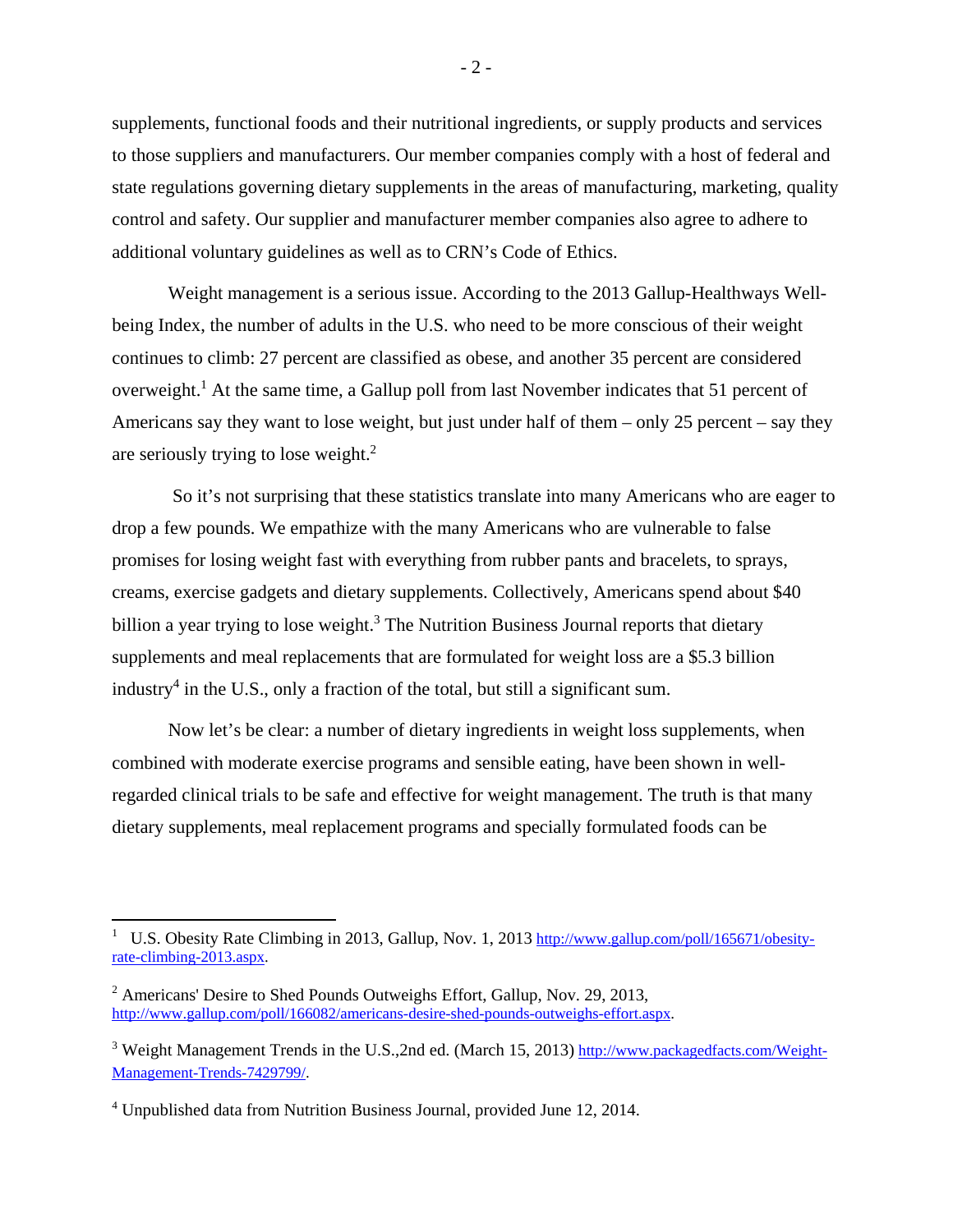beneficial as part of a weight management program. They can increase weight loss over diet and exercise alone, and can help people lead more active lifestyles that help to keep the pounds off.

At the same time, however, other products make outrageous claims that promise the weight will fall off without changing what you eat, and without exercise. Some products tout the latest "miracle" ingredients, falsely claim to be "clinically proven" and may not even contain the levels of ingredients they promote. Some scammers trap consumers in fraudulent credit card programs or offer money-back guarantees but become impossible to track down when the product doesn't work. And that is the reality of the current weight loss market: it is a tale of two industries – with legitimate manufacturers who responsibly produce products that work and make claims for their products within the bounds of the law, and unscrupulous players who prey on desperation and the insatiable desire to be thin, and will say almost anything to make a quick profit. Along with consumers who are duped by false and misleading claims, the responsible supplement industry, who complies with these standards, also stands to lose when unscrupulous marketers take advantage with misleading and unsupported ads.

The Dietary Supplement Health and Education Act ("DSHEA") requires that all supplements must have substantiation for the claims they make, and that includes weight loss claims. The Food and Drug Administration's (FDA) regulations establish detailed requirements for what constitutes adequate substantiation for these "structure/function claims," which are modeled after Federal Trade Commission (FTC) standards for truthful and non-misleading advertising claims. These requirements can be found in the FDA's "Guidance for Industry: Substantiation for Dietary Supplement Claims Made Under Section 403(r)(6) of the Federal Food, Drug and Cosmetic Act"<sup>5</sup> and its "Guidance for Industry: Structure/Function Claims, Small Entity Compliance Guide."<sup>6</sup> The generally accepted standards for the substantiation of weight management claims include requirements that there must be research on humans showing demonstrable weight loss; that the studies use the same ingredients at the same levels as contained in the products; and that the research shows a statistically significant benefit over placebo in double-blinded, placebo-controlled studies.

- 3 -

<sup>5</sup> http://www.fda.gov/food/guidanceregulation/guidancedocumentsregulatoryinformation/ucm073200.htm.

<sup>6</sup> http://www.fda.gov/food/guidanceregulation/guidancedocumentsregulatoryinformation/ucm103340.htm.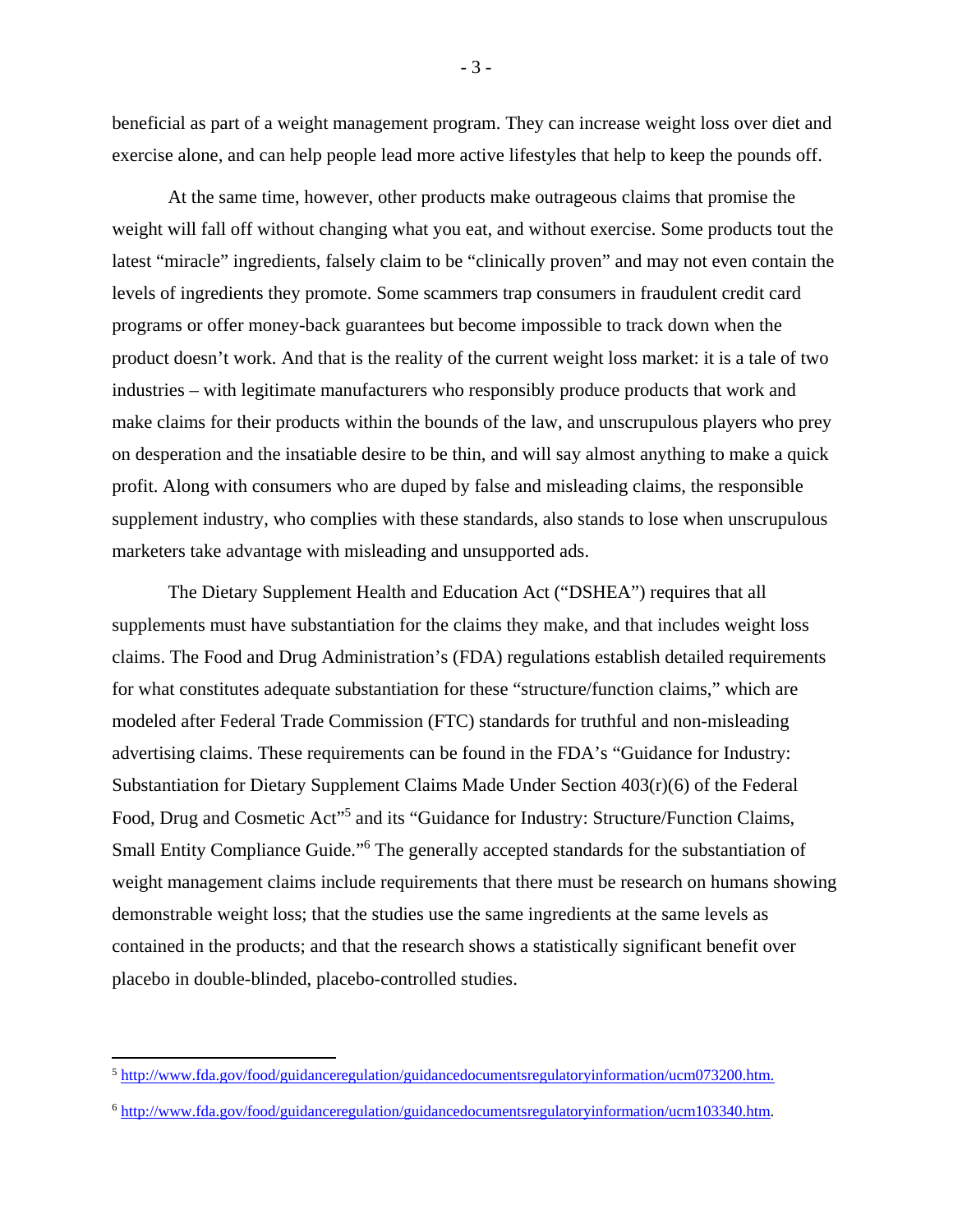CRN is also greatly concerned about the ingredients found in some weight loss products that masquerade as dietary supplements for weight loss. Despite their labeling claims of being "all natural" and "completely safe," some of these products contain prescription drug ingredients and are illegally and erroneously marketed as dietary supplements. FDA has taken enforcement actions with respect to no less than 250 products in the past six years. These products have contained ingredients like sibutramine, a powerful weight loss pharmaceutical ingredient that was removed from the market by FDA for safety reasons. These weight loss products are potentially dangerous to consumers because they may cause side effects or adverse interactions with other drugs, and because the product labeling fails to disclose the presence of these powerful substances, consumers are unaware of their presence. Although FDA has brought civil and criminal actions against some of the marketers of these illegal products, the agency must do more to protect consumers, including working more closely with the U.S. Justice Department to bring criminal charges against those who introduce these dangerous products into the market.

Just as DSHEA calls on FDA to oversee claims made in dietary supplement labeling, the Federal Trade Commission Act authorizes the FTC to enforce the prohibition on false, misleading and deceptive claims made in the advertising of weight loss products. The FTC's "Dietary Supplements: An Advertising Guide for Industry"<sup>7</sup> describes in detail how the general principles of the statute apply specifically to the health-related claims made for dietary supplements, namely that advertising claims must be truthful, not misleading and substantiated with credible scientific evidence.

CRN has publicly supported—and will continue to applaud the numerous enforcement actions brought by the FTC in recent years and the more than \$438 million in fines and penalties assessed by the Commission since 2004 against deceptive weight loss advertising. Enforcement sweeps like the FTC's "Operation Waistline"<sup>8</sup> and its media awareness programs, like "Gut Check: A Reference Guide for Media on Spotting False Weight Loss Claims,"<sup>9</sup> help to remove

- 4 -

<sup>7</sup> http://business.ftc.gov/documents/bus09-dietary-supplements-advertising-guide-industry.

<sup>8</sup> http://www.ftc.gov/news-events/press-releases/1997/03/ftc-announces-operation-waistline-law-enforcement-andconsumer.

<sup>9</sup> http://www.business.ftc.gov/documents/0492-gut-check-reference-guide-media-spotting-false-weight-loss-claims.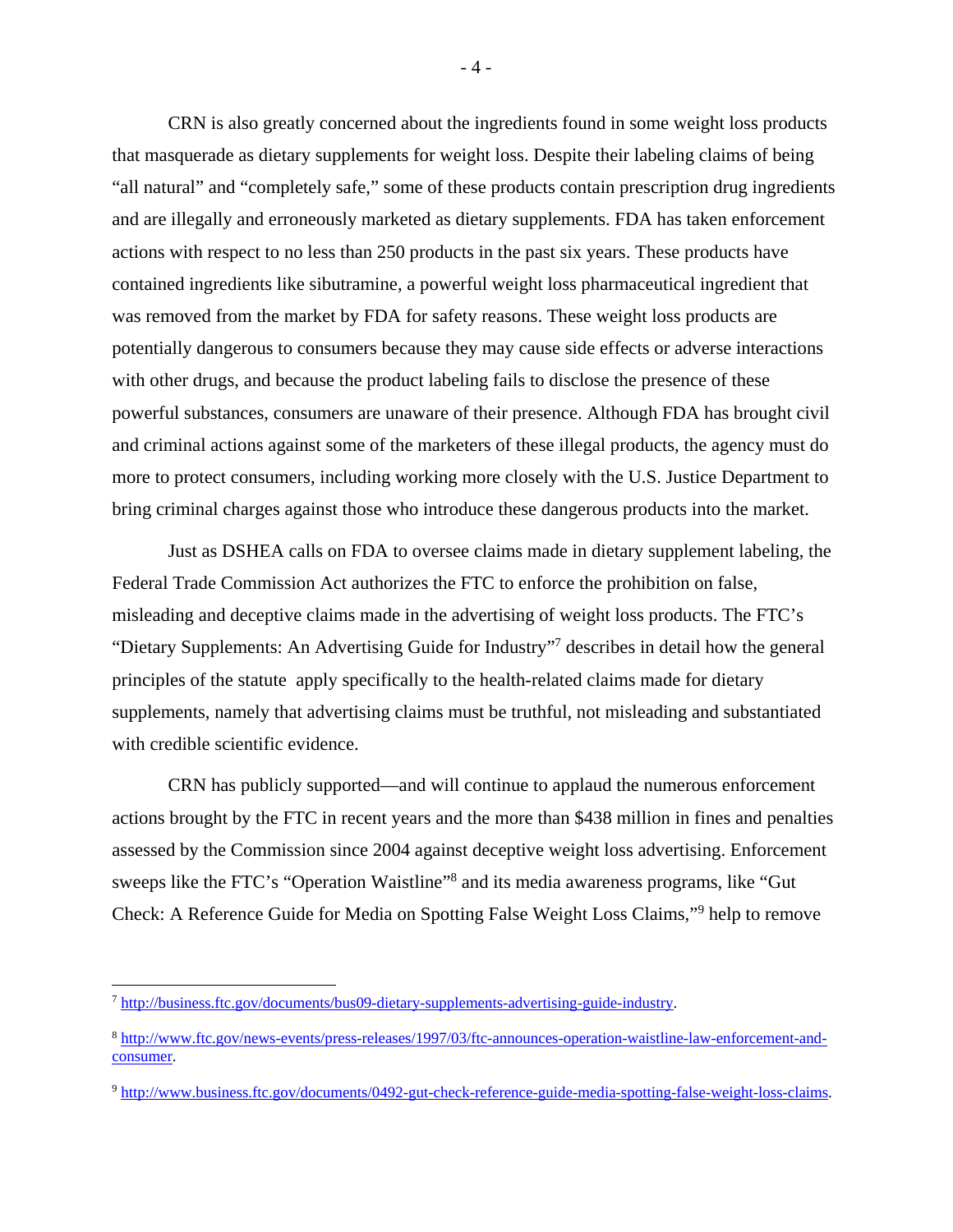misleading advertising, and also alert consumers and send a message of deterrence throughout the industry.

For example, FTC's recently released "Gut Check" Guide offers tips for media to help identify weight loss claims that are likely to be too good to be true. It cautions media to review advertising before accepting it because certain claims from advertisers may be a tip-off to deception if the product claims to:

- 1. cause weight loss of two pounds or more a week for a month or more without dieting or exercise;
- 2. cause substantial weight loss no matter what or how much the consumer eats;
- 3. cause permanent weight loss even after the consumer stops using the product;
- 4. block the absorption of fat or calories to enable consumers to lose substantial weight;
- 5. safely enables consumers to lose more than three pounds per week for more than four weeks;
- 6. cause substantial weight loss for all users; or
- 7. cause substantial weight loss by wearing a product on the body or rubbing it into the skin.

FTC also provides similar tips in its consumer information article "Weighing the Claims in Diet Ads," which warns consumers about ads promising quick and easy weight loss without diet or exercise and what claims are most likely to be untrue.

However, the reality is that in this internet age, along with the proliferation of cable television, talk radio and various online media, and increasing pressures for shrinking ad revenue among print media, both the FTC and FDA have insufficient resources to combat the number of deceptive claims in the market. Some media outlets, eager to accept advertising dollars, turn a blind eye to advertising copy that clearly violates the law. Like the carnival game "whack-amole," it seems that every time the FTC targets one company for deceptive advertising, two more pop up. Responsible firms, like CRN's members, suffer along with consumers as legal, reasonable and defensible advertising for weight management gets dwarfed by outlandish claims that violate the law and deceive consumers.

In 2006, CRN began an industry program with the Council of Better Business Bureaus to help self-police the advertising claims of dietary supplement marketers. Over the past seven years, the National Advertising Division (NAD) has conducted almost 200 challenges of the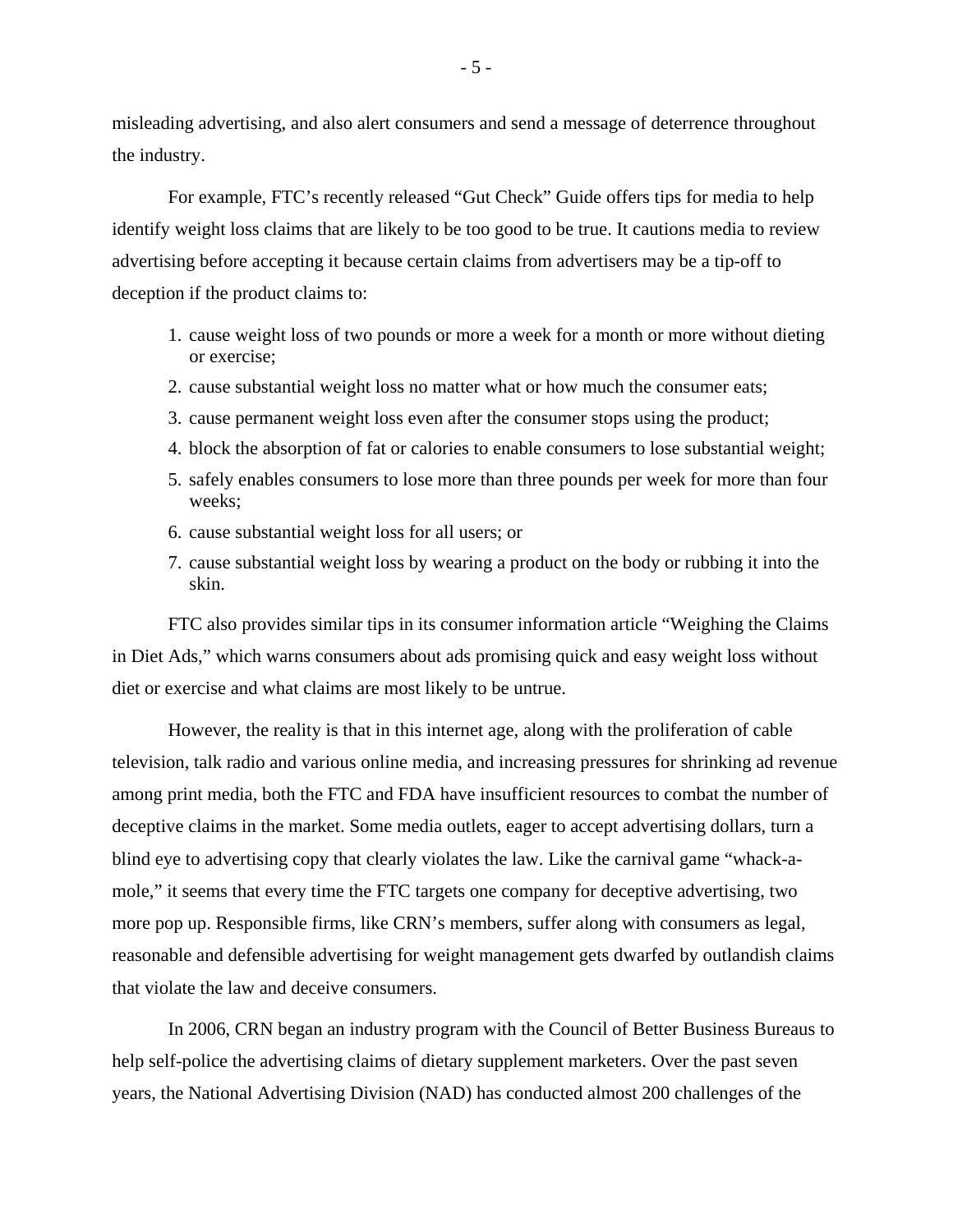claims made by supplement marketers, many of which involve weight loss. CRN has committed over \$2 million to underwrite the program at the NAD devoted to the investigation of supplement claims. CRN is proud of the track record this program has for providing fair, thoughtful and transparent decisions, for achieving a high rate of participation with those decisions, and for the precedential effect these decisions have to deter others in the industry from making similarly fraudulent claims.

Almost 20 percent of all the cases the CRN-funded program with the NAD has considered involve claims for weight loss. Commonly recurring problems with these claims include promoting that the ingredients are "clinically proven" or "doctor recommended" when they are neither; claiming clinical research for a product when the study did not examine the same ingredients or ingredients at the same levels as they appear in the product, and test results that are wildly overstated in the advertising. While participation by the advertiser is voluntary, in cases where the advertiser refuses to participate, or where the NAD becomes aware that the advertiser fails to implement the changes recommended in the decision, those cases are referred to the FTC for review and possible legal action.

CRN has also developed a *Roadmap for Retailers*, 10 a six-page brochure to assist those who interact with our consumers, which reminds them that unsupported personal testimonials, promises of cures and treatments, and exaggerated claims that are not supported by the research are both illegal and detrimental to keeping the trust of their customers. CRN also provides "*A Dozen Tips for Consumers*,"<sup>11</sup> to help educate the public how to make savvy purchasing decisions. Separately, we have developed guidelines for the industry for the labeling of caffeine content in dietary supplements and functional foods, a common concern especially among weight loss products,  $^{12}$  and we maintain a Code of Ethics for CRN members.<sup>13</sup>

 CRN's members are committed to manufacturing and marketing high quality, safe and beneficial products. We are likewise committed to ensuring that consumers receive truthful,

 <sup>10</sup> http://www.crnusa.org/roadmap/.

<sup>11</sup> http://www.crnusa.org/CRNfactsheetconsumertips.html

<sup>12</sup> http://www.crnusa.org/caffeine/guidelines.html.

<sup>13</sup> http://crnusa.org/who\_ssr\_code.html.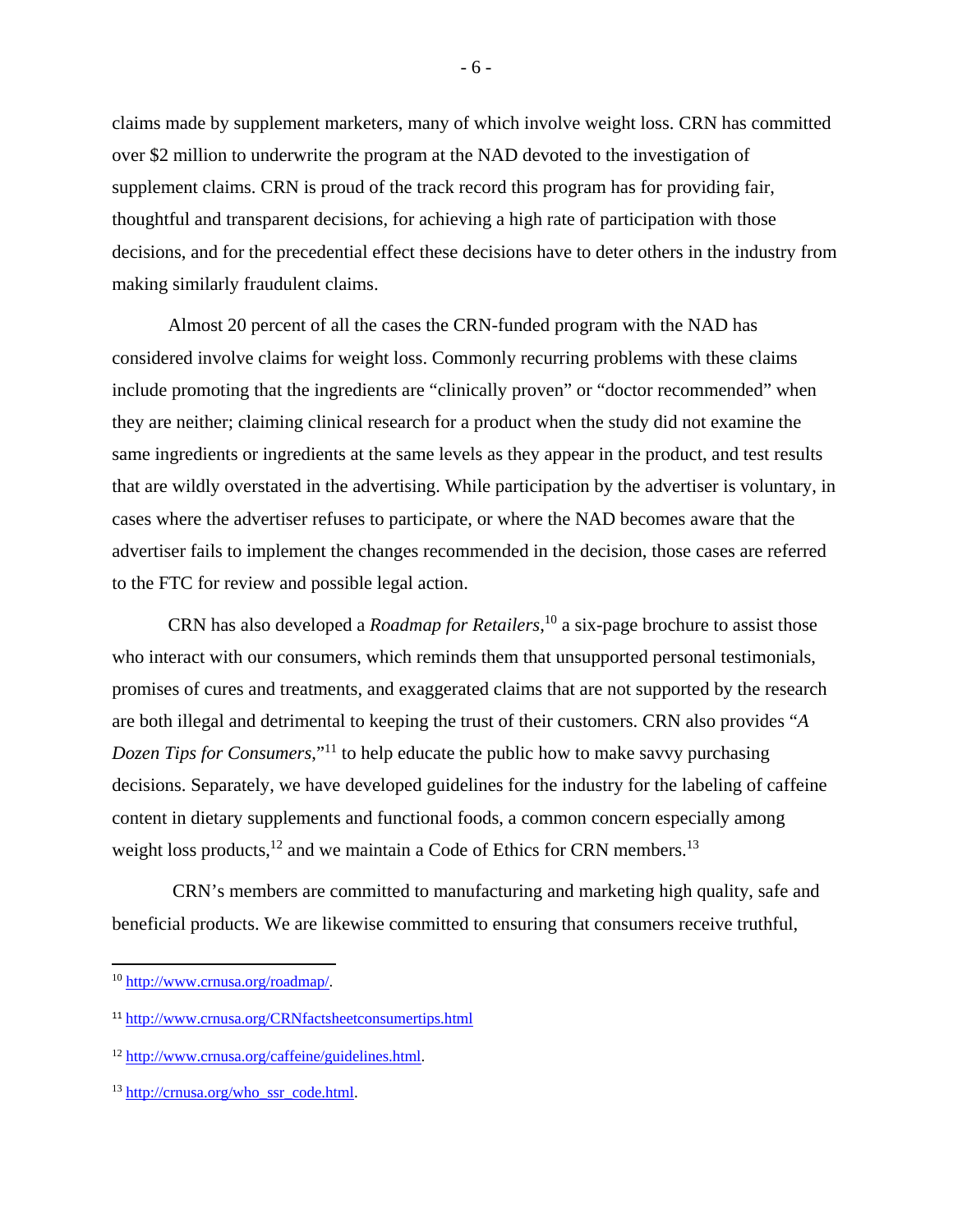accurate and non-misleading information on dietary supplements. We believe that the challenge with weight loss products—whether they are dietary supplements, meal programs, clothing or gadgets—is that American consumers' unrealistic yearnings for a magic bullet align with the temptation for unscrupulous marketers to take advantage of these desires with hollow promises.

Like a successful diet, the solutions are not simple or easy; however, we believe there are four significant steps that can be taken to help address these issues:

- 1. **Expanding and strengthening voluntary programs among manufacturers and marketers of weight loss products, like our initiative with the NAD**. These selfregulatory programs help consumers identify products that are likely to work and avoid those that aren't. Third-party certification programs that audit manufacturing practices and test ingredients against label claims can also help responsible marketers to distinguish their products from ones that don't measure up.
- 2. **Increasing resources and priorities for the enforcement of existing legal requirements by both the FTC and FDA**. The legal standards for substantiation of claims made in product labeling and advertising, including internet websites, are sufficient to protect consumers while balancing the rights of marketers to make truthful statements about their products and to present emerging science. However, more needs to be done to target bad actors and remove untruthful claims. We urge Congress to provide adequate resources to both FDA and FTC with direction to the agencies to make prosecution of untruthful advertising and labeling a priority.
- 3. **Calling on media outlets and online retailers to conduct their own advertising review before accepting advertising with claims that are illegal and simply "too good to be true."** Claims of dramatic weight loss that don't require any change in diet or exercise, that promise permanent fat reduction or that offer overnight results are inherently suspect. Media outlets, including newspapers, magazines, radio and television stations, internet websites and social media sites, all have a role in helping to prevent consumer fraud. Incentives for these venues to screen advertising and reject ads that are blatantly deceptive must be strengthened.
- 4. **Educating consumers to be realistic about weight loss strategies and expectations to make them less vulnerable to outrageous and unsupported claims.** When consumers

- 7 -